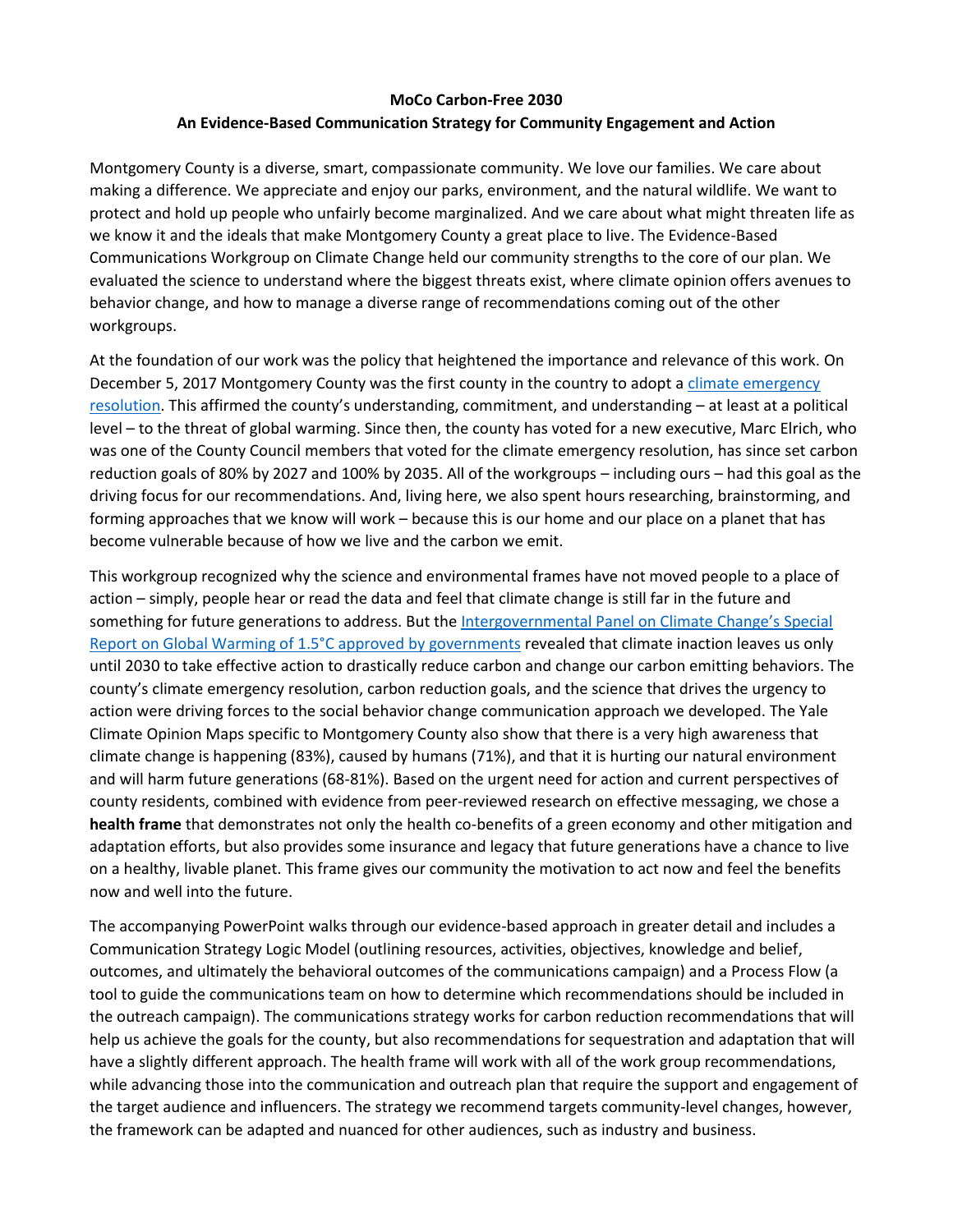## **Target Audience**

The campaign focuses resource on communicating with residents that are already supportive of climate action, are likely to support needed behavior change, and understand that climate change is happening right now. The key influencers we will engage include business and industry associations, faith leaders, civic associations, schools and PTAs, youth and children, health providers and long-term care providers, first responders, nonprofit groups, and foundations.

## **Core Health Frame Messages**

We developed three core health-frame messages:

- Climate change is a health emergency. Climate change is harming the health of MoCo residents now, and, unless we respond, these harms will increase.
- Climate solutions are health solutions. Fighting climate change will improve our health immediately and protect our own and our children's health for the future.
- Your actions and support will make a difference for climate and health in MoCo.

## **Possible Campaign Brand and Tag Lines**

*Brand Recommendation:* MoCo Carbon-Free 2030

*Tag Lines* (based on top two concerns – health and fate of children/grandchildren):

- "Protecting our health and future."
- "Health county, healthy planet."
- "Your lungs and your children will thank you."

## **Key Recommendations**

*County Communications*

- Increase and stimulate internal Climate Action communications across divisions.
- Showcase county's climate action activities via external communications.
- Develop and use evidence-based climate action communication frames and messages.
- Prioritize communicating climate change solutions that require and benefit most from public stakeholder engagement and support.

*Community Partnership*

- Engage and facilitate action through ongoing external stakeholder actions (meet residents where they are).
- Engage community as partners and support their needs, so they will take action on a personal level and support MoCo activities.

To ensure the effectiveness of the communications campaign, we also provided a communication development and improvement process that ensures evaluation and provides opportunity for mid-course corrections or other creative strategies. Ongoing (quarterly) reporting to county residents should include the recommendations that are currently being implemented, benchmarks achieved, and measured outcomes so the community will be well aware of the result of our collective efforts. We also recommend the establishment of a Climate Change Communication Commission of volunteers who will be key to educating and engaging people throughout the county and can also report progress.

Our final thought is, despite the frightening reality of the threat posed by climate change, offering a positive vision of our future is critical. We'd put it this way: Fighting climate change is our pathway to a health, safety and fairness for all Montgomery County residents. The harder we fight, the sooner we'll get there.